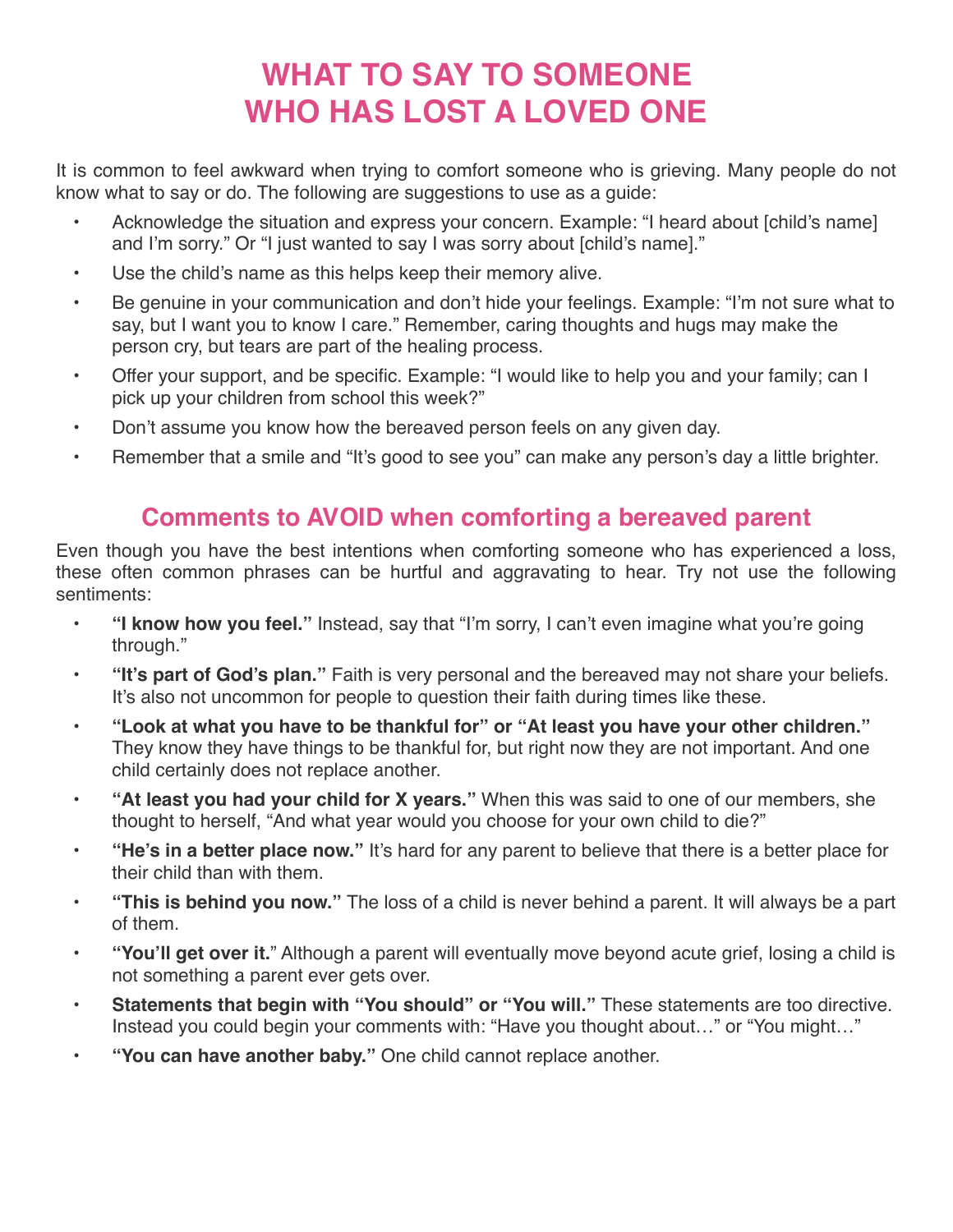#### **How to help a grieving child**

When a child in your life is experiencing grief, there are things you can do to help as a family member, family friend, or community member. If you are a parent of a grieving child, visit the link "For a Grieving Child" to learn more about how to help them.

- Speak to parents or guardians first before speaking to children. Make sure you understand and respect what the child knows, what they don't know, and how you can best support them in their time of need.
- Use the given name of the deceased when speaking of him or her.
- Be willing to hear and discuss a child's feelings and encourage him or her to talk about the person who died. Recalling memories (both good ones and trouble-making ones) might have great value to one child while others might not be ready to talk about the person. Be conscious of their response and encourage the child to share with his or her parents whenever possible.
- Set aside time to check-in with the family regularly to see how they are coping. Respect information that a child may share with you in confidence but always remember that you have a responsibility to protect the child's physical and emotional wellbeing; you may need to share some information with a parent or guardian.
- Give children facts in a simple manner be careful not to go into too much detail. Children will ask more questions when they are ready to do so.
- Keep your involvement in the child's daily life as routine as possible.
- Pay attention to the child's actions and behavior. Respect family boundaries but let the child's parents know if you notice a change that worries you.

#### **What NOT to do**

- Don't force a child to publicly mourn if he or she doesn't want to.
- Don't give false or confusing messages, like "Sally went to sleep."
- Don't tell a child to stop crying because others might get upset.
- Don't try to shield a child from the loss. Children pick up on much more than adults realize. Including them in the grieving process will help them adapt and heal.
- Don't stifle your tears; by crying in front of your child, you send the message that it's okay for him or her to express feelings, too. At the same time, try not to sob or lose control in front of your child; it's too scary for him or her.
- Don't turn your child into your personal confidante. Rely on another adult or a support group instead.
- Don't tell a child they have grieved too long or to "get over it."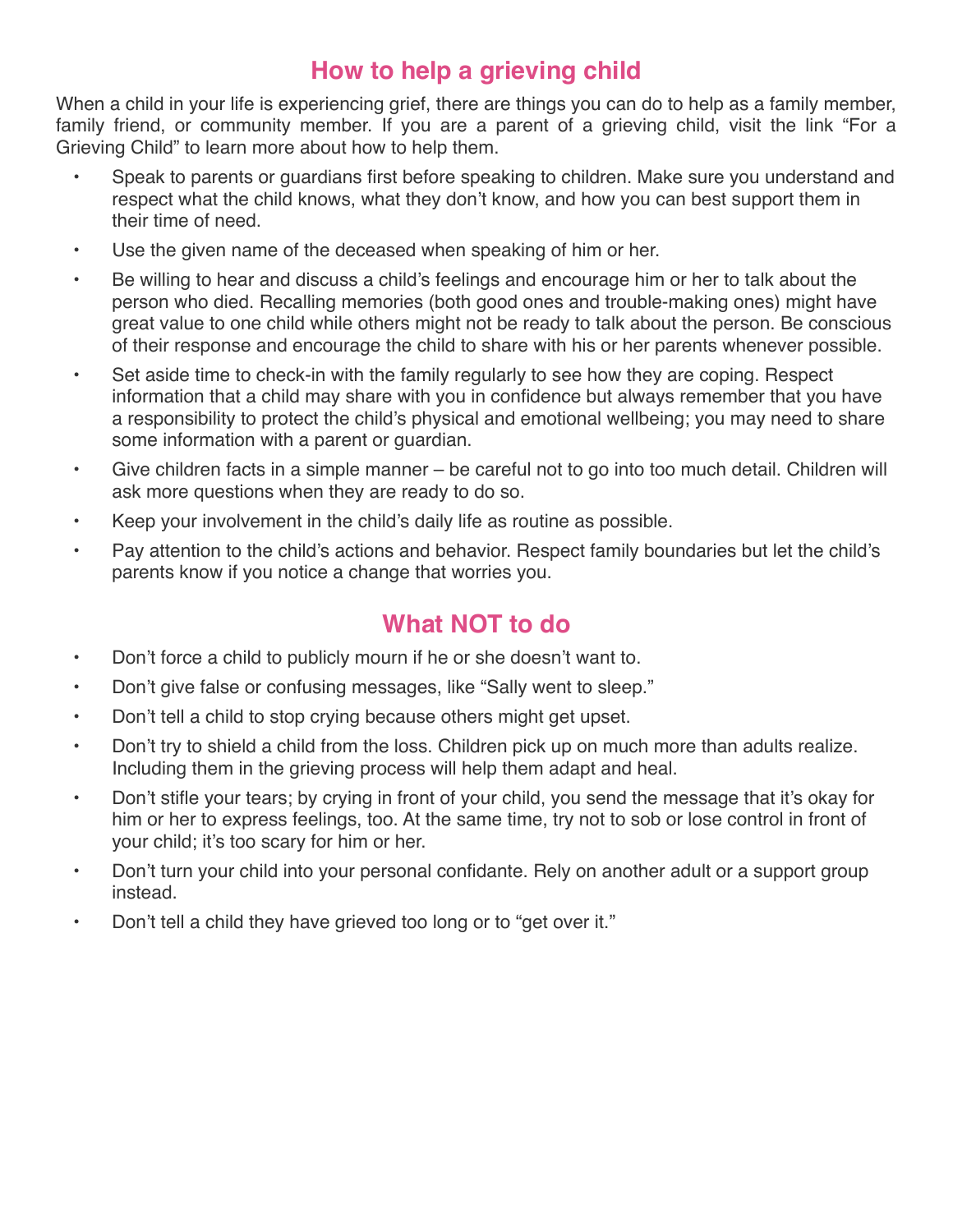#### **Practical ways to help a grieving person. You can offer to:**

- Shop for groceries or run errands.
- Ask what the family likes to eat and offer to drop off a prearranged meal on a specific day. Best of all is to arrange a schedule for friends/neighbors to do the same.
- Help with funeral arrangements.
- Buy stamps and offer to make labels for acknowledgment cards.
- Help set up an event, memorial and/or charitable fund for the family.
- Stay in their home to take phone calls and receive guests.
- Help with insurance forms or bills.
- Take care of housework, such as cleaning or laundry.
- Watch their children or pick them up from school.
- Drive them wherever they need to go.
- Look after their pets.
- Go with them to a support group meeting.
- Accompany them on a walk.
- Arrange to take them to lunch or a movie with the understanding that it may be cancelled if the person is not up to it that day.
- Share an enjoyable activity (game, puzzle, art project).

#### **Possible Condolences**

#### **IMMEDIATE**

As stated above, it is very common to feel awkward when trying to comfort someone who is grieving. Many people do not know what to say or do. The following are *additional possible suggestions* to use as a guide:

- I am so sorry to hear of your loss
- I am stunned by this news. I am so very sorry for your loss
- My heart aches to hear this news. I am praying for everyone.
- I love you and I am here for you.
- Please know that your friends love you and are here for you.
- I am so sorry. My hear goes out to you.
- My deepest sympathies to you and your family.
- God bless you and your family.
- My thoughts and prayers are with you in your time of grief.
- I am so sorry for your loss. I am going to miss her/him too.
- I wish you peace and comfort as you grieve.
- Please accept our deepest condolences for your loss.
- What a beautiful life s/he lived. I am so very sorry for your loss.
- My heart is heavy today, and I know your is too.
- Words cannot describe how sorry I am at this loss. You are in my prayers.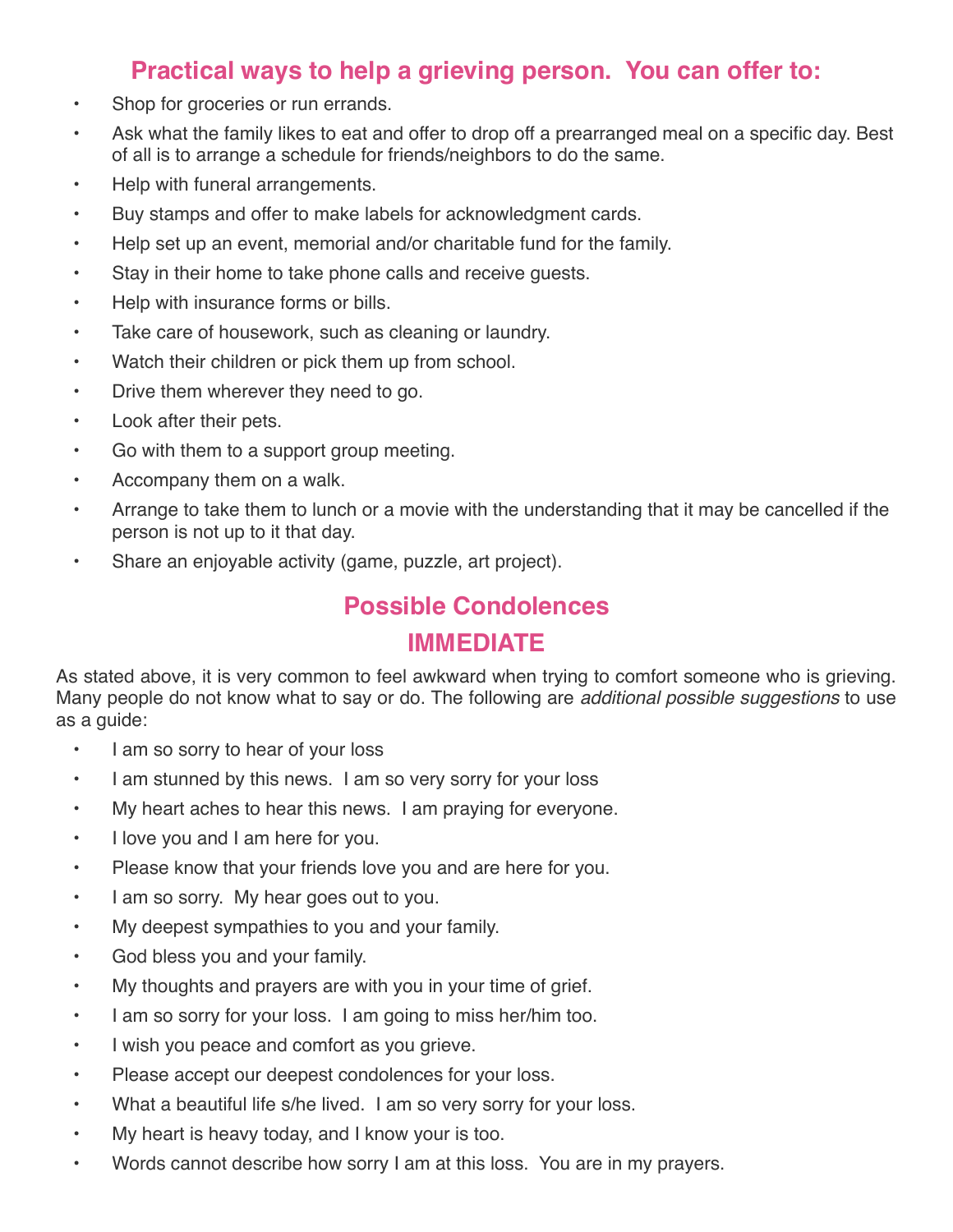- As you go through this difficult time, remember that you are so loved.
- You and your family are in my thoughts you grieve this loss. All my love.
- I wish I could be there to comfort you as you grieve I am holding you in my heart.
- What a great loss to the world. S/he will be missed by so many.
- My heart goes out to you and to everyone who loved her/him. This is such a huge loss.
- What a lovely person, who will be deeply missed.

## **Possible condolences SUDDEN LOSS**

- I am so sorry to hear of this unexpected loss. Please accept my heartfelt condolences.
- My heart goes out to you after this sudden loss. You're in my thoughts and prayers.
- I was so saddened to hear this shocking news. My heart goes out to you at this time of grief.
- This is such a shock. All my best wishes to you and your family.

## **Possible condolences LOSS OF A CHILD**

- I am so terribly sorry for your loss.
- There are no words for such an unimaginable loss. You're in my thoughts/prayers/heart.
- My heart aches for you and your family. You are in my prayers.
- It has been such a joy in my life to know your beautiful child. S/he has been a light in the world, and still is.
- Please know I'm here for you and I'm thinking of you all the time.

## **Possible condolences LOSS OF A SPOUSE**

- I am so sorry to hear of your loss. Remembering your great love story today and always.
- A lifetime together is never enough, I am thinking of both of you with so much love.
- Your loving marriage was in inspiration to me.
- I know your love will always continue, even though you are parted.
- I'll always remember the love in your eyes when you loved at each other.
- Your true love story is beautiful to all who know you. I am keeping you in my thoughts.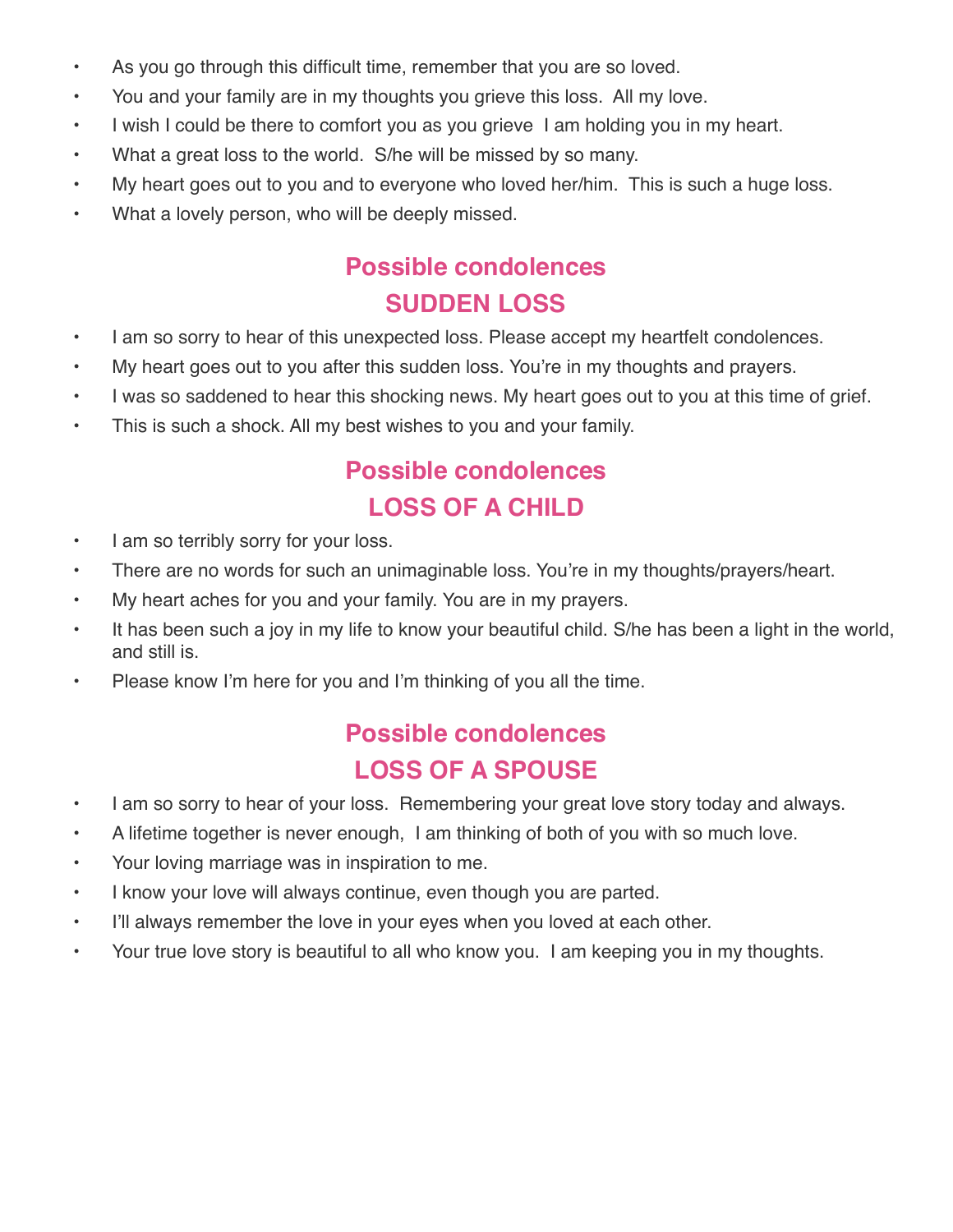## **Possible condolences LOSS OF A PARENT**

- I have such precious childhood memories of your mom/dad. I know you will miss her/him so much.
- Your mom/dad was such an incredible person. No one can ever replace him/her
- I never met your mom/dad, but I can tell how wonderful s/he must have been just by knowing you. We reflect the best parts of our parents thanks to the loving way they raised us. Take comfort in your memories as you grieve.
- Although I do not know you well, your mother/father was one of my closest friends and s/he spoke of you often. I know s/he loved you so much and prepared you to handle this tragic loss. You're in my thoughts and prayers.
- No matter how old we are, it's never easy to lose a parent. My thoughts and prayers are with you as you grieve.
- Your father/mother was like a second dad/mom to me growing up. I've always remembered the good times and the lessons s/he taught me. All my love in this hard time.

# **Possible condolences LOSS OF A SIBLING**

- My deepest condolences on the loss of your sister/brother.
- I'm so glad I had a chance to know your sister/brother. He/she was a special person who will be so sorely missed.
- I wish I had been able to meet your sister/brother. I know from your stories how special s/he was.
- Our siblings carry a piece of our hearts in theirs. Thinking of you and your family.

### **Possible condolences SUICIDE LOSS**

- This is so unfair. My heart hurts for you.
- I'm so sorry for your loss. I pray that s/he has found peace.
- I can't imagine the pain you're feeling. I'm here if you need to talk.

## **Possible condolences LOSS OF A PET**

- Our pets are some of our very best friends. Thinking of you as you grieve.
- I know your sweet pet was a member of your family, and it hurts so much to lose her/him. You're in my thoughts and prayers.
- You gave your pet such a wonderful life, full of love and comfort. I know he/she loved you for it. All my best as you grieve this loss.